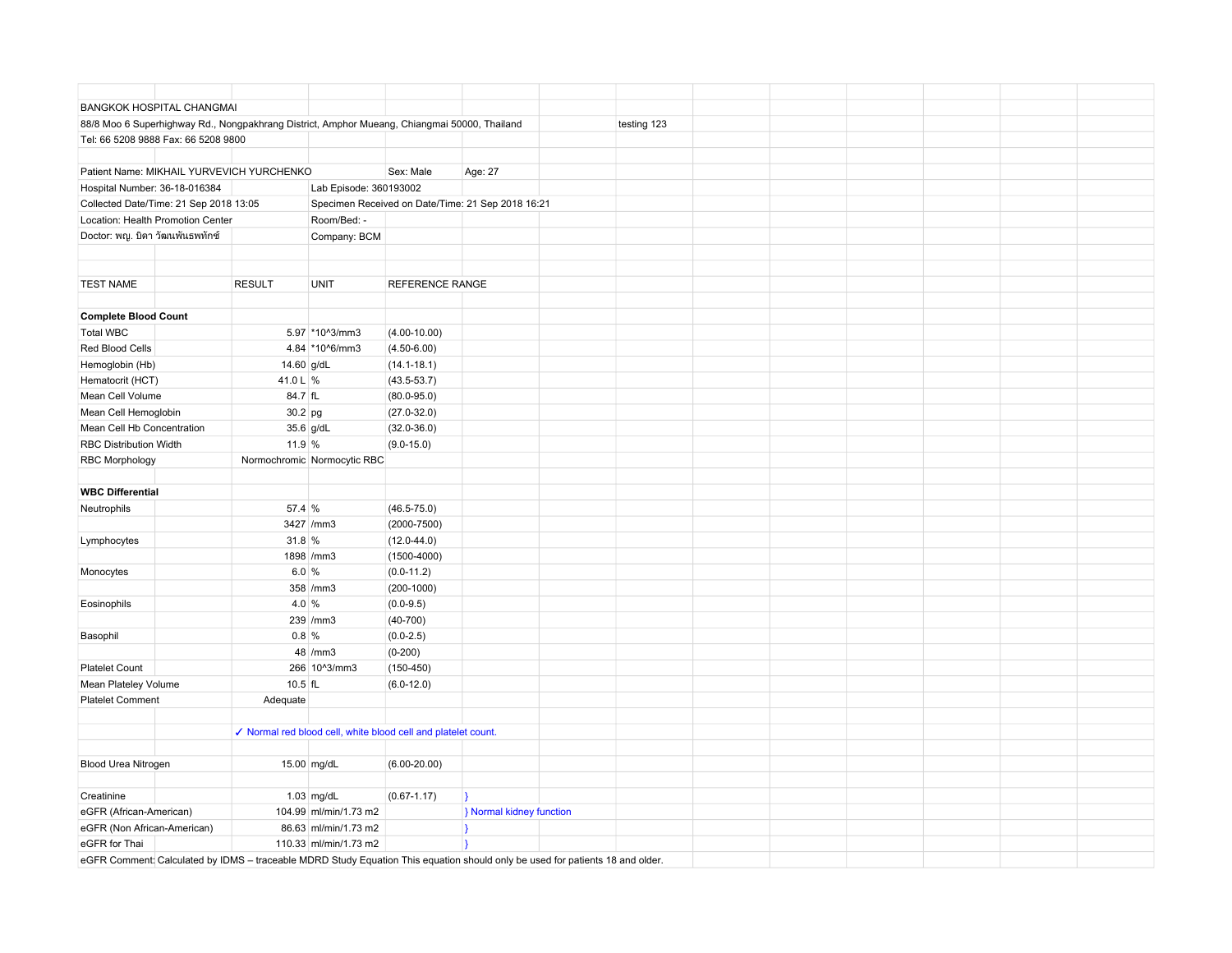| Comment:                                                                               |             |                              |                                               | Previous Reference Range: 0.5-1.5 mg/dL, Current Reference Range: Effective 02/06/2014 |                                             |  |  |  |  |
|----------------------------------------------------------------------------------------|-------------|------------------------------|-----------------------------------------------|----------------------------------------------------------------------------------------|---------------------------------------------|--|--|--|--|
|                                                                                        |             |                              |                                               |                                                                                        |                                             |  |  |  |  |
| Glucose                                                                                |             | 86 mg/dL                     | $(70-99)$                                     | √ good sugar level                                                                     |                                             |  |  |  |  |
| Cholesterol                                                                            |             | 234 H mg/dL                  | ( < 200)                                      | B                                                                                      |                                             |  |  |  |  |
| Triglyceride                                                                           |             | 33 mg/dL                     | (1<150)                                       | } X High bad cholesterol                                                               |                                             |  |  |  |  |
| HDL-Cholesterol                                                                        |             | 101 mg/dL                    | ( > 40)                                       |                                                                                        |                                             |  |  |  |  |
| LDL-Cholesterol                                                                        |             | 158 H mg/dL                  | (1<130)                                       | <sup>1</sup>                                                                           |                                             |  |  |  |  |
| <b>VLDL</b>                                                                            |             | 7 mg/dL                      |                                               |                                                                                        |                                             |  |  |  |  |
| Cholesterol/HDL-C Ratio                                                                | 2.32        |                              |                                               |                                                                                        |                                             |  |  |  |  |
| LDL/HDL Ratio                                                                          | 1.5644      |                              |                                               |                                                                                        |                                             |  |  |  |  |
| For cardiovascular high-risk patients, LDL should be <100 mg/dl (prefer <70 mg/dl)     |             |                              |                                               |                                                                                        |                                             |  |  |  |  |
|                                                                                        |             |                              |                                               |                                                                                        |                                             |  |  |  |  |
| This calculated VLDL result is acceptable if Triglyceride is not higher than 400 mg/dl |             |                              |                                               |                                                                                        |                                             |  |  |  |  |
| Magneisum (Mg)                                                                         |             | $2.1$ mg/dL                  | $(1.6 - 2.6)$                                 | √ Normal Magnesium level                                                               |                                             |  |  |  |  |
|                                                                                        |             |                              |                                               |                                                                                        |                                             |  |  |  |  |
| Haemoglobin Alc                                                                        | $5.1\%$     |                              | (5.7)                                         |                                                                                        | √ Normal cumurative blood sugar in 3 months |  |  |  |  |
| <b>Estimated Average Glucose</b>                                                       |             | $100$ mg/dL                  |                                               |                                                                                        |                                             |  |  |  |  |
|                                                                                        |             |                              |                                               |                                                                                        |                                             |  |  |  |  |
| Liver Function Test (No cholesterol)                                                   |             | ✔ Normal liver function test |                                               |                                                                                        |                                             |  |  |  |  |
| <b>Total Protein</b>                                                                   |             | 7.40 g/dL                    | $(6.60 - 8.70)$                               |                                                                                        |                                             |  |  |  |  |
| Albumin                                                                                |             | 5.20 g/dL                    | $(3.50 - 5.20)$                               |                                                                                        |                                             |  |  |  |  |
| Globulin                                                                               |             | $2.20$ g/dL                  | $(2.10-3.70)$                                 |                                                                                        |                                             |  |  |  |  |
| Albumin/Globulin Ratio                                                                 | 2.36 H      |                              | $(1.00 - 2.00)$                               |                                                                                        |                                             |  |  |  |  |
| Bilirubin (Total)                                                                      |             | $1.1$ mg/dL                  | $(0.0-1.2)$                                   |                                                                                        |                                             |  |  |  |  |
|                                                                                        |             |                              |                                               |                                                                                        |                                             |  |  |  |  |
| <b>Bilirubin (Direct)</b>                                                              |             | $0.4 H$ mg/dL                | (50.3)                                        |                                                                                        |                                             |  |  |  |  |
| TBIL-DBIL                                                                              |             | $0.70$ mg/dL                 | ( > 0.00)                                     |                                                                                        |                                             |  |  |  |  |
| ALP (Alkaline Phosphatase)                                                             |             | 47 U/L                       | $(40-130)$                                    |                                                                                        |                                             |  |  |  |  |
| AST (Aspartate Transaminase)                                                           |             | 18 U/L                       | $(0-40)$                                      |                                                                                        |                                             |  |  |  |  |
| ALT (Alanine Transaminase)                                                             |             | 23 U/L                       | $(0-41)$                                      |                                                                                        |                                             |  |  |  |  |
| Gamma Glutamyl Transferase                                                             |             | 29 U/L                       | $(10-71)$                                     |                                                                                        |                                             |  |  |  |  |
|                                                                                        |             |                              |                                               |                                                                                        |                                             |  |  |  |  |
| <b>Glucose Tolerance Test (2 times)</b>                                                |             |                              |                                               |                                                                                        |                                             |  |  |  |  |
| <b>Fasting Sample</b>                                                                  |             | 86 mg/dL                     | $(70-99)$                                     |                                                                                        |                                             |  |  |  |  |
| 120 mins Sample                                                                        |             | 191 mg/dL                    |                                               |                                                                                        |                                             |  |  |  |  |
| Reference range according ADA recommendation                                           |             |                              |                                               |                                                                                        |                                             |  |  |  |  |
| Fasting sample <100 mg/dl                                                              |             |                              |                                               |                                                                                        |                                             |  |  |  |  |
| 120 min sample <140 mg/dl                                                              |             |                              |                                               |                                                                                        |                                             |  |  |  |  |
|                                                                                        |             |                              |                                               |                                                                                        |                                             |  |  |  |  |
| <b>C-Reactive Protein High Sens.</b>                                                   |             |                              | √ Good, low risk of coronary vascular disease |                                                                                        |                                             |  |  |  |  |
| C-Reactive Protein (High Sens)                                                         |             | $0.23$ mg/L                  | (<3.00)                                       |                                                                                        |                                             |  |  |  |  |
| Coronoary vascular disease risk assessment according to AHA/CDC recommendation         |             |                              |                                               |                                                                                        |                                             |  |  |  |  |
| Reference Range                                                                        | 1.0         | mg/L                         | Low risk                                      |                                                                                        |                                             |  |  |  |  |
|                                                                                        | $1.0 - 3.0$ | mg/L                         | Average risk                                  |                                                                                        |                                             |  |  |  |  |
|                                                                                        | >3.0        | mg/L                         | High risk                                     |                                                                                        |                                             |  |  |  |  |
|                                                                                        |             |                              |                                               |                                                                                        |                                             |  |  |  |  |
| Vitamin D2/D3 (25-OH Vit D2/D3) (LC-MS/MS)                                             |             |                              |                                               | X Mild low vitamin D3 - should take vitamin D3 supplement 1,000-3,000 I per day.       |                                             |  |  |  |  |
| 25-OH Vitamin D2                                                                       | < 2.50      | ug/L                         |                                               |                                                                                        |                                             |  |  |  |  |
| 25-OH Vitamin D2                                                                       | < 6.05      | nmol/L                       |                                               |                                                                                        |                                             |  |  |  |  |
|                                                                                        |             |                              |                                               |                                                                                        |                                             |  |  |  |  |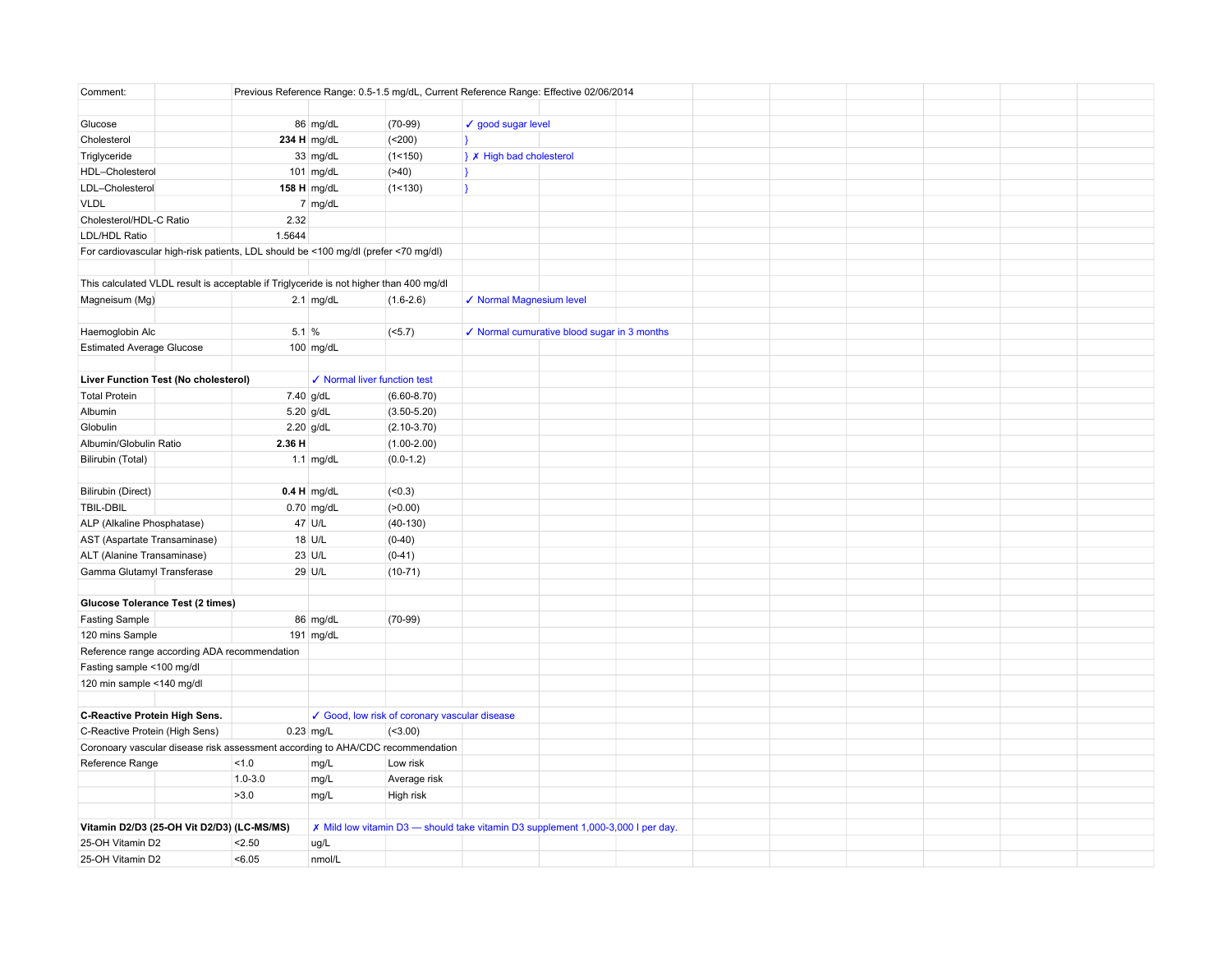| 25-OH Vitamin D3            |                                           | 33.18 ug/L                                                     |                            | $>35$                                                                                                                                                                                                                          |              |  |  |  |  |
|-----------------------------|-------------------------------------------|----------------------------------------------------------------|----------------------------|--------------------------------------------------------------------------------------------------------------------------------------------------------------------------------------------------------------------------------|--------------|--|--|--|--|
|                             |                                           |                                                                |                            |                                                                                                                                                                                                                                |              |  |  |  |  |
| 25-OH Vitamin D3            |                                           |                                                                | 82.95 nmol/L               |                                                                                                                                                                                                                                |              |  |  |  |  |
| Total 25-OH Vitamin D       |                                           | 33.18 ug/L                                                     |                            |                                                                                                                                                                                                                                |              |  |  |  |  |
| Total 25-OH Vitamin D       |                                           |                                                                | 82.95 nmol/L               |                                                                                                                                                                                                                                |              |  |  |  |  |
|                             |                                           |                                                                |                            |                                                                                                                                                                                                                                |              |  |  |  |  |
|                             | Reference Range of Total 25-OH-Vitamin D: |                                                                |                            |                                                                                                                                                                                                                                |              |  |  |  |  |
| $20$                        | ug/L                                      | Vitamin D deficiency                                           |                            |                                                                                                                                                                                                                                |              |  |  |  |  |
| 20-29                       | ug/L                                      | Vitamin D insufficiency                                        |                            |                                                                                                                                                                                                                                |              |  |  |  |  |
| $>=30$                      | ug/L                                      |                                                                |                            | Vitamin D Sufficiency, Desirable level for osteoporosis treatment, patients with reduced kidney function or on dialysis treatment (K/DOQI guideline), prevention of cancer and autoimmune diseases                             |              |  |  |  |  |
| >150                        | ug/L                                      | Vitamin D Toxicity**                                           |                            |                                                                                                                                                                                                                                |              |  |  |  |  |
|                             |                                           |                                                                |                            |                                                                                                                                                                                                                                |              |  |  |  |  |
| Note:                       |                                           |                                                                |                            |                                                                                                                                                                                                                                |              |  |  |  |  |
|                             |                                           | 1. Total 25-OH Vitamin D = 25-OH Vitamin D2 + 25-OH Vitamin D3 |                            |                                                                                                                                                                                                                                |              |  |  |  |  |
|                             |                                           |                                                                |                            | 2. 25-OH Vitamin D2 and 25-OH Vitamin D3 were separately quantified by LC-MS/MS method.                                                                                                                                        |              |  |  |  |  |
|                             |                                           |                                                                |                            | 3. Limit of Detection (LOD): 25-OH Vitamin D2 and 25-OH Vitamin D3 are 1.0 ug/L (2.42 nmol/L) and 1.00 ug/L (2.50 nmol/L), respectively.                                                                                       |              |  |  |  |  |
|                             |                                           |                                                                |                            | 4. Limit of Quantitation (LOQ): 25-OH Vitamin D2 and 25-OH Vitamin D3 are 2.5 ug/L (6.05 nmol/L) and 2.5 ug/L (6.25 nmol/L), respectively.                                                                                     |              |  |  |  |  |
|                             |                                           |                                                                |                            | 5. If the quantified results less than Limit of Quantitation (LOQ), they will be reported "< 2.5 ug/L or < 6.05 nmol/L" for 25-OH Vitamin D2 or ("< 2.5 ug/L or < 6.25 nmol/L" for 25-OH Vitamin D3, and not included in Total |              |  |  |  |  |
|                             |                                           |                                                                |                            | 6. Unit conversion factors from "ug/L" to "nmol/L" are 2.42 and 2.50 for 25-OH Vitamin D2 and 25-OH Vitamin D3, respectively.                                                                                                  |              |  |  |  |  |
|                             |                                           |                                                                |                            | 7. The reference ranges obtained from "Evaluation, Treatment, and Prevention of Vitamin D Deficiency, An Endocrine Society Clinical Practice Guideline, Journal of Clinical Endocrinology & Metabolism, July 2011, 96(7): 1911 |              |  |  |  |  |
|                             |                                           |                                                                |                            | 8. Toxicity ranges obtained from "Vitamin D Deficiency in Adults: When to Test and How to Treat, Kurt A. Kennel, MD, Matthew T. Drake, MD, PhD, and Daniel L. Hurley, MD, Mayo Clin Proc. Aug 2010; 85(8): 752-758.            |              |  |  |  |  |
|                             |                                           |                                                                |                            |                                                                                                                                                                                                                                |              |  |  |  |  |
|                             |                                           |                                                                |                            |                                                                                                                                                                                                                                |              |  |  |  |  |
| <b>Urine Examination</b>    |                                           |                                                                |                            |                                                                                                                                                                                                                                |              |  |  |  |  |
|                             |                                           |                                                                |                            |                                                                                                                                                                                                                                |              |  |  |  |  |
| <b>Physical Examination</b> |                                           |                                                                |                            |                                                                                                                                                                                                                                |              |  |  |  |  |
| Color                       |                                           | Yellow                                                         |                            | [Normal: Yellow]                                                                                                                                                                                                               |              |  |  |  |  |
| Transparency                |                                           | Clear                                                          |                            | [Normal: Clear]                                                                                                                                                                                                                |              |  |  |  |  |
| <b>Specific Gravity</b>     |                                           | 1.010                                                          |                            | $(1.003 - 1.030)$                                                                                                                                                                                                              |              |  |  |  |  |
| pH                          |                                           | 6.5                                                            |                            | $(4.5 - 8.0)$                                                                                                                                                                                                                  |              |  |  |  |  |
| <b>Chemical Examination</b> |                                           |                                                                |                            |                                                                                                                                                                                                                                |              |  |  |  |  |
| Protein                     |                                           | Negative                                                       |                            | [Normal: Negative]                                                                                                                                                                                                             |              |  |  |  |  |
| Glucose                     |                                           | Negative                                                       |                            | [Normal: Negative]                                                                                                                                                                                                             |              |  |  |  |  |
| Ketone                      |                                           | Negative                                                       |                            | [Normal: Negative]                                                                                                                                                                                                             |              |  |  |  |  |
| Bilirubin                   |                                           | Negative                                                       |                            | [Normal: Negative]                                                                                                                                                                                                             |              |  |  |  |  |
| Erythrocyte                 |                                           | Negative                                                       |                            | [Normal: Negative]                                                                                                                                                                                                             |              |  |  |  |  |
| Urobilinogen                |                                           | Negative                                                       |                            | [Normal: Negative]                                                                                                                                                                                                             |              |  |  |  |  |
| Nitrite                     |                                           | Negative                                                       |                            | [Normal: Negative]                                                                                                                                                                                                             |              |  |  |  |  |
| Leucocyte                   |                                           | Negative                                                       |                            | [Normal: Negative]                                                                                                                                                                                                             |              |  |  |  |  |
| <b>Urine Sedimentation</b>  |                                           |                                                                |                            |                                                                                                                                                                                                                                |              |  |  |  |  |
| <b>WBC</b>                  |                                           | 0-1 Cells/HPF                                                  |                            | [Normal: 0-5 Cells/HPF]                                                                                                                                                                                                        |              |  |  |  |  |
| <b>RBC</b>                  |                                           | 0-1 Cells/HPF                                                  |                            | [Normal: 0-5 Cells/HPF]                                                                                                                                                                                                        |              |  |  |  |  |
| Squamous Epithelial Cell    |                                           | 0-1 Cells/HPF                                                  |                            | [Normal: 0-5 Cells/HPF]                                                                                                                                                                                                        |              |  |  |  |  |
|                             |                                           |                                                                |                            |                                                                                                                                                                                                                                |              |  |  |  |  |
|                             |                                           |                                                                | √ Normal urine examination |                                                                                                                                                                                                                                |              |  |  |  |  |
|                             |                                           |                                                                |                            |                                                                                                                                                                                                                                |              |  |  |  |  |
|                             | <b>TSH (Thyroid Stimulating Hormone)</b>  |                                                                |                            |                                                                                                                                                                                                                                |              |  |  |  |  |
| <b>TSH</b>                  |                                           |                                                                | 2.130 ulU/mL               | $(0.270 - 4.200)$                                                                                                                                                                                                              | $\mathbb{R}$ |  |  |  |  |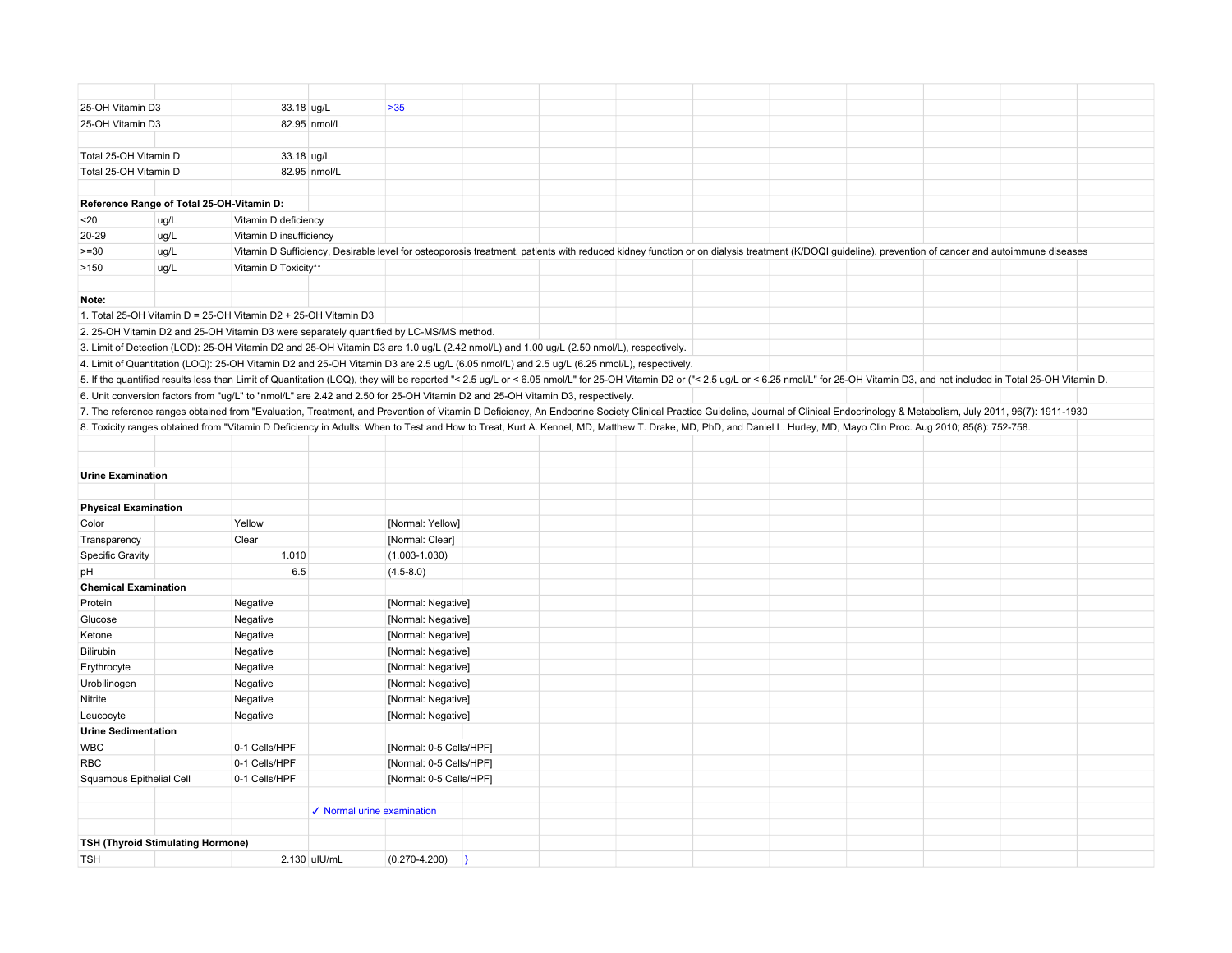|                                 |                                           |                          |              |                 | $\mathcal{F}$                                                                           |  |
|---------------------------------|-------------------------------------------|--------------------------|--------------|-----------------|-----------------------------------------------------------------------------------------|--|
|                                 | Triiodothyronine Free (Free T3)           |                          |              |                 | <sup>1</sup>                                                                            |  |
| Free T3 (Free Triiodothyronine) |                                           |                          | 2.80 pg/mL   | $(2.00-4.40)$   | } Normal thyroid function test                                                          |  |
|                                 |                                           |                          |              |                 |                                                                                         |  |
| <b>Thyroxine Free (Free T4)</b> |                                           |                          |              |                 | P.                                                                                      |  |
| Free T4 (Free Thyroxine)        |                                           |                          | $1.43$ ng/dL | $(0.93 - 1.70)$ | } - normal metabolism                                                                   |  |
|                                 |                                           |                          |              |                 |                                                                                         |  |
| <b>Estradiol (E2)</b>           |                                           |                          |              |                 |                                                                                         |  |
| Estradiol (E2)                  |                                           |                          | 16.0 pg/mL   |                 | X Mild low of female sex hormone                                                        |  |
| Suggested Level Male            |                                           | 25.8-60.7                | pg/mL        |                 |                                                                                         |  |
|                                 | Female                                    |                          |              |                 |                                                                                         |  |
|                                 | Follicular                                | 12.4-233                 | pg/mL        |                 |                                                                                         |  |
|                                 | Ovulation                                 | 41.0-398                 | pg/mL        |                 |                                                                                         |  |
|                                 | Luteal                                    | 22.3-341                 | pg/mL        |                 |                                                                                         |  |
|                                 | Postmenopause <5-138                      |                          | pg/mL        |                 |                                                                                         |  |
|                                 | Pregnancy                                 |                          |              |                 |                                                                                         |  |
|                                 | $\cdot$ 1st trimester                     | 154-3,243                | pg/mL        |                 |                                                                                         |  |
|                                 | • 2nd trimester                           | 1,561-21,280             | pg/mL        |                 |                                                                                         |  |
|                                 | • 3rd trimester                           | 8,525->30,000            | pg/mL        |                 |                                                                                         |  |
| Suggested Levels;               |                                           |                          |              |                 |                                                                                         |  |
|                                 | Male                                      | 94.7-222.8               | pmol/L       |                 |                                                                                         |  |
|                                 | Female                                    |                          |              |                 |                                                                                         |  |
|                                 | • Follicular                              | 45.5-855.3               | pmol/L       |                 |                                                                                         |  |
|                                 | • Ovulation                               | 150.5-1461.0             | pmol/L       |                 |                                                                                         |  |
|                                 | • Luteal                                  | $81.9 - 1,251.8$         | pmol/L       |                 |                                                                                         |  |
|                                 | · Postmenopaus <18.3-506.6                |                          | pmol/L       |                 |                                                                                         |  |
|                                 | Pregnancy                                 |                          |              |                 |                                                                                         |  |
|                                 | • 1st trimester                           | 565.3 - 11,905.0 pmol/L  |              |                 |                                                                                         |  |
|                                 | • 2nd trimester                           | 5,730.4 - 78,118. pmol/L |              |                 |                                                                                         |  |
|                                 | • 3rd trimester                           | 31,295.3->11,01; pmol/L  |              |                 |                                                                                         |  |
|                                 |                                           |                          |              |                 |                                                                                         |  |
| Comment                         |                                           |                          |              |                 | Reference range has been changed from E2 Version.II to E2 Version.III since 29 May 2015 |  |
|                                 |                                           |                          |              |                 |                                                                                         |  |
|                                 |                                           |                          |              |                 |                                                                                         |  |
| <b>Luteinizing Hormon (LH)</b>  |                                           |                          |              |                 |                                                                                         |  |
| LH (Luteinizing Hormone)        |                                           |                          | 5.09 mIU/mL  | $\checkmark$    |                                                                                         |  |
| Reference Range:                |                                           |                          |              |                 |                                                                                         |  |
| Male                            |                                           | $1.7 - 8.6$              | mIU/mL       |                 |                                                                                         |  |
| Female                          | Follicular                                | $2.4 - 12.6$             | mIU/ml       |                 |                                                                                         |  |
|                                 | Ovulation                                 | 14-95.6                  | mIU/ml       |                 |                                                                                         |  |
|                                 | Luteal                                    | $1.0 - 11.4$             | mIU/ml       |                 |                                                                                         |  |
|                                 | Postmenopause 7.7-58.5                    |                          | mIU/ml       |                 |                                                                                         |  |
|                                 |                                           |                          |              |                 |                                                                                         |  |
|                                 |                                           |                          |              |                 |                                                                                         |  |
|                                 | <b>Follicle Stimulating Hormone (FSH)</b> |                          |              |                 |                                                                                         |  |
| <b>FSH</b>                      |                                           |                          | $3.5$ mIU/mI | $\checkmark$    |                                                                                         |  |
| Reference Range:                |                                           |                          |              |                 |                                                                                         |  |
| Male                            |                                           | $1.5 - 12.4$             | mIU/ml       |                 |                                                                                         |  |
| Female                          | Follicular                                | $3.5 - 12.5$             | mIU/ml       |                 |                                                                                         |  |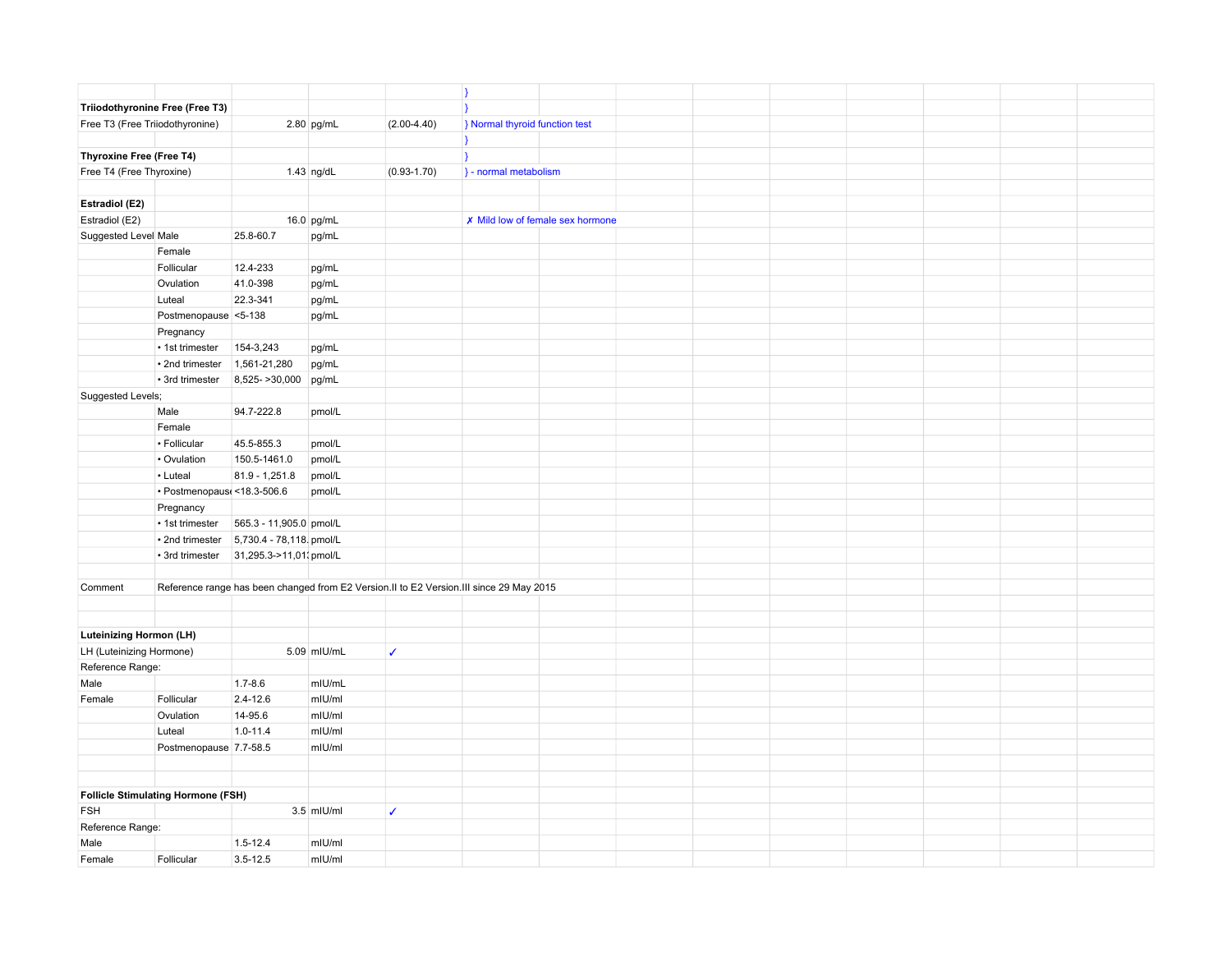|                                                                                                      | Ovulation                                                    | 4.7-21.5                                | mIU/ml                                         |                                                                                                 |  |                                                     |  |  |  |  |  |  |  |
|------------------------------------------------------------------------------------------------------|--------------------------------------------------------------|-----------------------------------------|------------------------------------------------|-------------------------------------------------------------------------------------------------|--|-----------------------------------------------------|--|--|--|--|--|--|--|
|                                                                                                      | Luteal                                                       | $1.7 - 7.7$                             | mIU/ml                                         |                                                                                                 |  |                                                     |  |  |  |  |  |  |  |
|                                                                                                      | Postmenopause 25.8-134.8                                     |                                         | mIU/ml                                         |                                                                                                 |  |                                                     |  |  |  |  |  |  |  |
|                                                                                                      |                                                              |                                         |                                                |                                                                                                 |  |                                                     |  |  |  |  |  |  |  |
| Testosterone                                                                                         |                                                              |                                         |                                                |                                                                                                 |  |                                                     |  |  |  |  |  |  |  |
|                                                                                                      |                                                              |                                         |                                                |                                                                                                 |  |                                                     |  |  |  |  |  |  |  |
| Testosterone                                                                                         |                                                              |                                         | 6.60 ng/mL                                     |                                                                                                 |  |                                                     |  |  |  |  |  |  |  |
|                                                                                                      |                                                              |                                         | 660.00 ng/mL                                   |                                                                                                 |  |                                                     |  |  |  |  |  |  |  |
| Reference Range                                                                                      |                                                              |                                         |                                                |                                                                                                 |  |                                                     |  |  |  |  |  |  |  |
| Testosterone;                                                                                        | Males (20-49 yrs 249-836                                     |                                         | ng/dL                                          |                                                                                                 |  |                                                     |  |  |  |  |  |  |  |
|                                                                                                      | Males (>=50 yrs) 193-740                                     |                                         | ng/dL                                          |                                                                                                 |  |                                                     |  |  |  |  |  |  |  |
|                                                                                                      |                                                              |                                         |                                                |                                                                                                 |  |                                                     |  |  |  |  |  |  |  |
|                                                                                                      | Females (20-49) 8-48                                         |                                         | ng/dL                                          |                                                                                                 |  |                                                     |  |  |  |  |  |  |  |
|                                                                                                      | Females (>=50 y 3-40                                         |                                         | ng/dL                                          |                                                                                                 |  |                                                     |  |  |  |  |  |  |  |
|                                                                                                      |                                                              |                                         |                                                |                                                                                                 |  |                                                     |  |  |  |  |  |  |  |
|                                                                                                      | <b>Sex Hormone Binding Globulin</b>                          |                                         | 54.47 nmol/L                                   |                                                                                                 |  |                                                     |  |  |  |  |  |  |  |
| Sex Hormone Binding Globulin                                                                         |                                                              |                                         |                                                |                                                                                                 |  |                                                     |  |  |  |  |  |  |  |
|                                                                                                      | Reference Range: Sex hormone binding globulin;               |                                         |                                                |                                                                                                 |  |                                                     |  |  |  |  |  |  |  |
|                                                                                                      | Male (20-49 yrs) 18.3-54.1                                   |                                         | nmol/L                                         |                                                                                                 |  |                                                     |  |  |  |  |  |  |  |
|                                                                                                      | Male (>=50 yrs) 20.6-76.7                                    |                                         | nmol/L                                         |                                                                                                 |  |                                                     |  |  |  |  |  |  |  |
|                                                                                                      | Female (20-49 yr 32.4-128                                    |                                         | nmol/L                                         |                                                                                                 |  |                                                     |  |  |  |  |  |  |  |
|                                                                                                      | Female (>=50 yr: 27.1-128                                    |                                         | nmol/L                                         |                                                                                                 |  |                                                     |  |  |  |  |  |  |  |
|                                                                                                      |                                                              |                                         |                                                |                                                                                                 |  |                                                     |  |  |  |  |  |  |  |
|                                                                                                      |                                                              |                                         |                                                |                                                                                                 |  |                                                     |  |  |  |  |  |  |  |
|                                                                                                      | Dehydroepiandrosterone Sulphate (DHEAS) (Immulite)           |                                         |                                                |                                                                                                 |  | √ Good adrenal gland function (anti-stress hormone) |  |  |  |  |  |  |  |
| DHEA-Sulphase                                                                                        |                                                              | 301.00 ug/dl                            |                                                | $(80.00 - 560.00)$                                                                              |  |                                                     |  |  |  |  |  |  |  |
|                                                                                                      |                                                              |                                         |                                                |                                                                                                 |  |                                                     |  |  |  |  |  |  |  |
| Cortisol (Blood)                                                                                     |                                                              |                                         | ✔ Good adrenal gland function (stress hormone) |                                                                                                 |  |                                                     |  |  |  |  |  |  |  |
| Cortisol                                                                                             |                                                              |                                         | 7.380 ug/dL                                    |                                                                                                 |  |                                                     |  |  |  |  |  |  |  |
| Reference Range,                                                                                     |                                                              |                                         |                                                |                                                                                                 |  |                                                     |  |  |  |  |  |  |  |
|                                                                                                      | Morning hours 6-10 a.m., 6.02-18.4 ug/dL                     |                                         |                                                |                                                                                                 |  |                                                     |  |  |  |  |  |  |  |
|                                                                                                      | Afternoon hours 4-8 p.m., 2.68-10.5 ug/dL                    |                                         |                                                |                                                                                                 |  |                                                     |  |  |  |  |  |  |  |
|                                                                                                      |                                                              |                                         |                                                |                                                                                                 |  |                                                     |  |  |  |  |  |  |  |
| Insulin                                                                                              |                                                              |                                         |                                                | √ Good insulin hormone - far away from diabetes.                                                |  |                                                     |  |  |  |  |  |  |  |
| Insulin (Fasting)                                                                                    |                                                              |                                         | 5.61 uU/ml                                     | $(2.60 - 24.90)$                                                                                |  |                                                     |  |  |  |  |  |  |  |
|                                                                                                      |                                                              |                                         |                                                |                                                                                                 |  |                                                     |  |  |  |  |  |  |  |
| IGFBP3                                                                                               |                                                              |                                         |                                                |                                                                                                 |  |                                                     |  |  |  |  |  |  |  |
| IGFBP3                                                                                               |                                                              |                                         | 4.25 ug/ml                                     | $(3.50 - 7.60)$                                                                                 |  |                                                     |  |  |  |  |  |  |  |
|                                                                                                      |                                                              |                                         |                                                |                                                                                                 |  |                                                     |  |  |  |  |  |  |  |
|                                                                                                      | IGF1 (Insulin like Growth hormone Factor)                    |                                         |                                                |                                                                                                 |  |                                                     |  |  |  |  |  |  |  |
| IGF1                                                                                                 |                                                              | 150.00                                  | ng/ml                                          | $(88.00 - 537.00)$                                                                              |  |                                                     |  |  |  |  |  |  |  |
|                                                                                                      |                                                              |                                         |                                                |                                                                                                 |  |                                                     |  |  |  |  |  |  |  |
|                                                                                                      |                                                              |                                         | ✓ Low growth hormone - poor repairing system   |                                                                                                 |  |                                                     |  |  |  |  |  |  |  |
|                                                                                                      |                                                              | cell age older than chronological age - |                                                |                                                                                                 |  |                                                     |  |  |  |  |  |  |  |
|                                                                                                      |                                                              |                                         |                                                |                                                                                                 |  |                                                     |  |  |  |  |  |  |  |
|                                                                                                      |                                                              |                                         |                                                |                                                                                                 |  |                                                     |  |  |  |  |  |  |  |
|                                                                                                      |                                                              |                                         |                                                |                                                                                                 |  |                                                     |  |  |  |  |  |  |  |
|                                                                                                      | Remark: H = Above reference range, L = Below reference range |                                         |                                                |                                                                                                 |  |                                                     |  |  |  |  |  |  |  |
|                                                                                                      |                                                              |                                         |                                                | Reported by: Pitchaporn Rungsee, MT15725 on 23 Sep 2018 14:22 Test to follow: All Test Complete |  |                                                     |  |  |  |  |  |  |  |
| Authorised by: Pasapong Temeesiw, MT6110 on 23 Sep 2018 15:41 Print Date and time: 24 Sep 2018 10:03 |                                                              |                                         |                                                |                                                                                                 |  |                                                     |  |  |  |  |  |  |  |